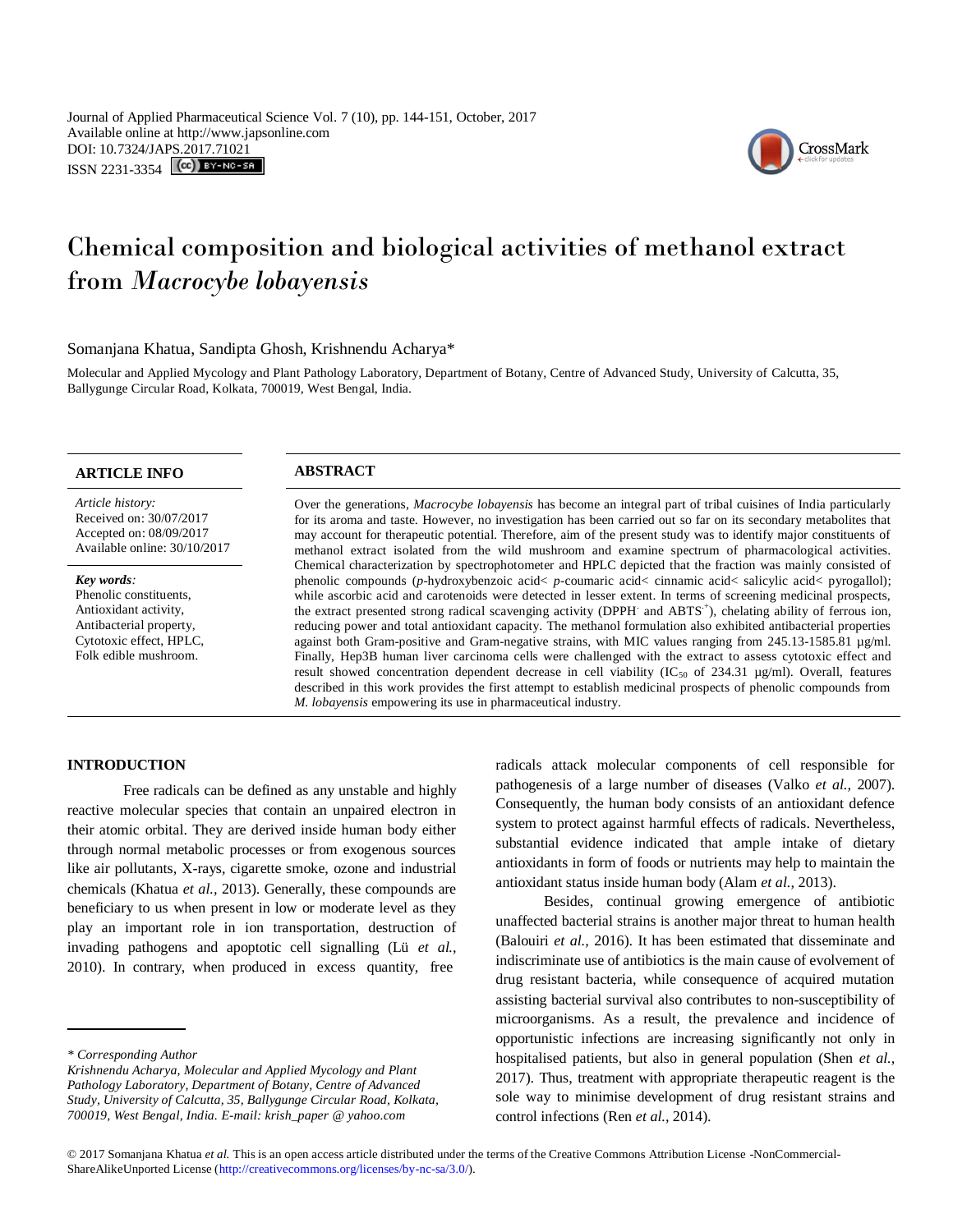Else, continuous exposure of infectious pathogens stimulates the body defence system to generate excess amount of superoxide radical and nitric oxide through a process called inflammation. Repeated inflammatory signalling damages DNA in hepatocytes of regenerating liver and increases chance of gene mutation related to carcinogenesis. Currently the most common type of liver cancer is hepatocellular carcinoma which is one of the fore most prevalent malignancies in Asia, Europe and Africa. Treatment dealing with the disease is very limited due to nonresponsiveness to chemotherapy and radiotherapy (Shiraha *et al.,* 2013). In this background, daily intake of anti-carcinogenic food is considered as the most effective mean for preventing cancer in human. Thus, edible anti-mutagenic compounds obtained from nature is of particular importance as it does not produce any xenobiotic effects on living organisms (Burcu *et al.,* 2014).

Consequently, mushrooms have always been appreciated as nutraceutical food across the globe due to their immense role in prevention of various disorders (Valverde *et al.,* 2015). They accumulate a variety of secondary metabolites, such as phenols, polyketides, steroids and terpenes. Among them, phenolics are one of the major group of dietary components that have proved to be associated with antioxidant (Acharya *et al.,* 2015a, Acharya *et al.,* 2015b, Acharya *et al.,* 2016, Acharya *et al.,* 2017a, Acharya *et al*., 2017b), antimicrobial (Khatua *et al.,* 2015) and anticancer abilities (Yaltirak *et al.,* 2009). Thus, researchers are showing increasing interest to investigate biological activities of macrofungi in order to discover novel therapeutic agent. Findings suggest that 158 species belonging to 88 genera have been recognized so far as new antibiotic sources effective against pathogenic microorganisms (Shen *et al.,* 2017).

Conversely, more than 650 members of higher basidiomycetes have been identified till date that may have potential against various types of cancers (Liu *et al.,* 2013). Besides, a large number of literature also provides extensive data on antioxidant activity of different wild edible mushrooms (Khatua *et al.,* 2013, Mitra *et al.,* 2013, Saha *et al.,* 2013, Nandi *et al.,* 2014, Samanta *et al.,* 2015).

*Macrocybe lobayensis* (R. Heim) Pegler & Lodge could be one of those matrices by providing a variety of biomolecules including phenolic compounds with diverse pharmacological properties. The species was discovered by French mycologist, Heim, in 1969 and originally described from Central African Republic as *Tricholoma lobayense*. In 1998, Pegler and Lodge created the genus, *Macrocybe*, depending upon several morphological characters to accommodate *Tricholoma lobayensis*. The species could be easily recognized in field owing to its pure white large basidiomes with strong cyanic smell. It is commonly known as Doodh Chhatu (Doodh means milk and Chhatu means mushroom) in West Bengal, India and consumed by several indigenous tribes. The mushroom has also been reported from Uttaranchal and Kerala of India where they have long been accepted as a popular food (Vrinda and Pradeep 2006). However, there is still no systematic investigation on medicinal prospect as well as mycochemical composition from the macrofungus except the study published by Liu *et al.* (1996) exhibiting immunemodulation and antitumor activity of polysaccharideprotein complex isolated from culture filtrate. In this backdrop, present work was carried out for the first time to provide basic information on bioactive phenolic compounds of methanol extract prepared from fruit bodies of *M. lobayensis*. Further, the fraction was evaluated for putative therapeutic abilities namely antioxidant, antibacterial and cytotoxic effects to predict usefulness of the edible mushroom as a functional food ingredient.

## **MATERIALS AND METHODS**

#### **Standards and reagents**

Ferrozine, ferrous chloride, potassium ferricyanide, ferric chloride, 2,2-Diphenyl-1-picrylhydrazyl (DPPH), sodium persulfate, ammonium molybdate, 2′-azinobis (3 ethylbenzothiazoline-6-sulfonic acid) (ABTS), Folin-Ciocalteu reagent, 2,6-dichlorophenol indophenol (DCPIP), ascorbic acid, ethylene diaminetetraacetic acid (EDTA), gallic acid, quercetin, oxalic acid, nutrient broth (NB), *p*-iodonitrotetrazolium chloride (INT) and Dulbecco's Modified Eagles Medium (DMEM) were purchased from Himedia, Mumbai, India. Eleven HPLC standards such as gallic acid, *p*-hydroxybenzoic acid, chlorogenic acid, vanillic acid, *p*-coumaric acid, ferulic acid, myricetin, salicylic acid, quercetin, cinnamic acid and pyrogallol were used from Sigma Aldrich (MO, USA). Water-soluble tetrazolium (WST) and fetal bovine serum (FBS) were procured from Takara Bio Inc, Japan and Invitrogen, Carlsbad, CA, USA respectively. PenStrep and amphotericin B were purchased from MP Biomedicals, Santa Ana, CA, USA.

#### **Mushroom collection and authentication**

Fresh basidiocarps of *M. lobayensis* (~50 g) were assembled from their natural habitat at coastal area of West Bengal, India during the month of August, 2014 and identified using standard literature (Pegler *et al.,* 1998). A voucher specimen was deposited in the same department with accession number of CUH AM483 following the method of Pradhan *et al*. (2015). Fruit bodies were dried by a field drier at 40 °C to make them crispy. Dried basidiocarps were pulverized using electric blender, sieved through 160 mesh and preserved in air tight container.

#### **Preparation of crude methanol extract**

Ten g of dried and powdered fruit bodies were steeped in 200 ml methanol for two days and filtered residue was re-extracted with methanol. The combined fraction was evaporated at 40ºC under reduced pressure (Rotavapor R-3, Butchi, Switzerland) to acquire methanol extract of *M. lobayensis*. The yield percentage was calculated based on dry weight:

Yield (
$$
\%
$$
) = ( $W_1 \times 100$ ) / $W_2$ 

Where  $W_1$  = weight of extract after solvent evaporation;  $W_2$  = weight of the minced mushroom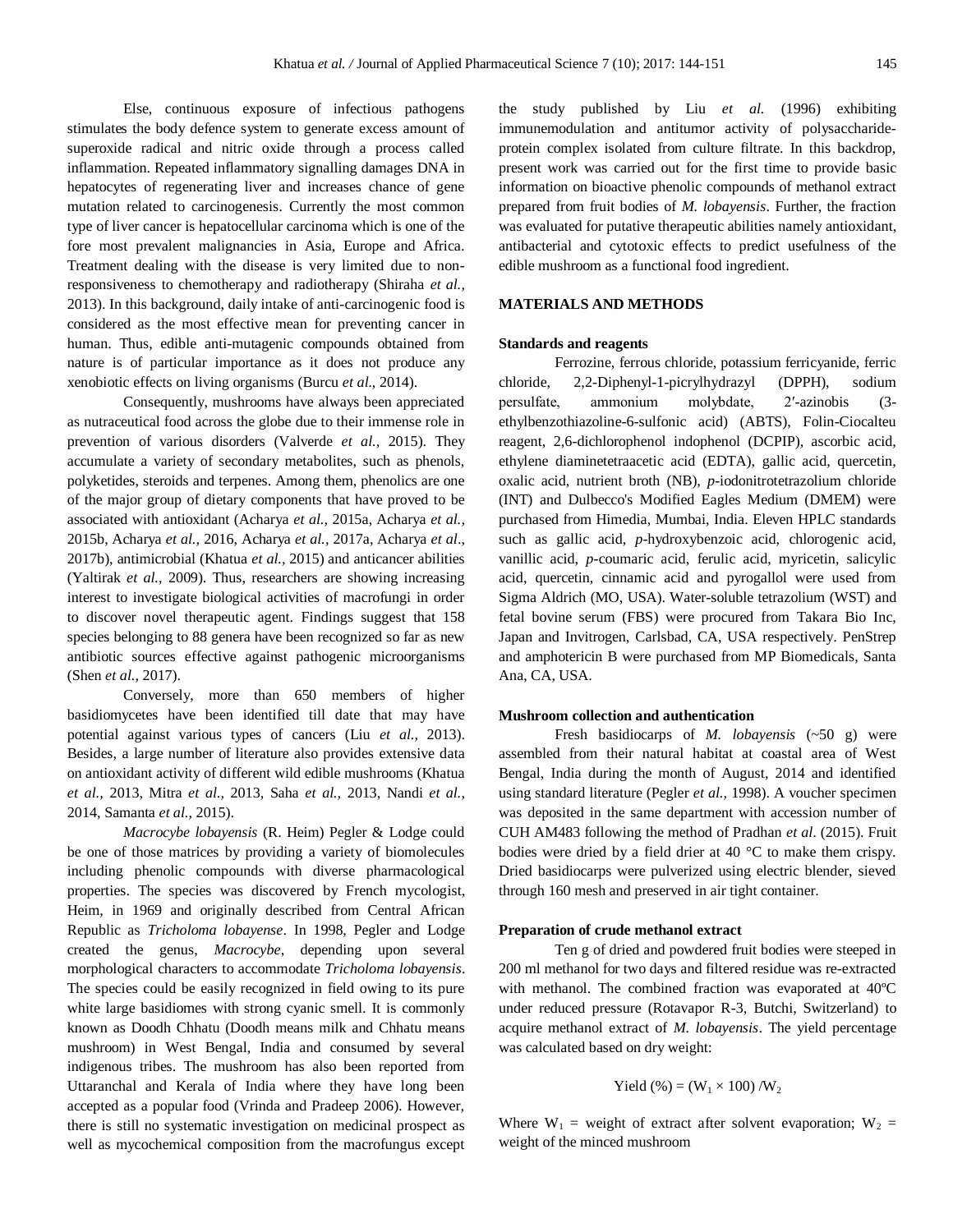#### **Total polyphenol content determination**

To determine total phenolic compounds 1 ml of the methanol extract was mixed with 1 ml of Folin-Ciocalteu reagent. After 3 min incubation, 1 ml sodium carbonate solution (35%) was added and adjusted to 10 ml by water. The reaction was kept in dark for 90 min, and absorbance was measured at 725 nm against blank. Gallic acid (10–40 μg) was considered as standard and results were expressed as μg of gallic acid equivalents per mg of extract (Khatua *et al.,* 2015).

## **Total flavonoid estimation**

1 ml methanol extract was diluted with 4.1 ml of 80% aqueous ethanol, 0.1 ml of 1 M potassium acetate and 0.1 ml of 10% aluminium nitrate to estimate total flavonoid content. After 40 min incubation at room temperature absorbance was detected at 415 nm. Quercetin (5–20 μg) was used to calculate the standard curve and results were expressed as μg of quercetin equivalents per mg of extract (Khatua *et al.,* 2015).

## **β-carotene and lycopene estimation**

100 mg methanol fraction was mixed with 10 ml acetone-hexane solution (4:6) and filtered through Whatman no 4. Absorbance was detected at three different wavelengths simultaneously such as 453, 505, 663 nm (Khatua *et al.,* 2015). Content of carotenoids were calculated according to the following equations:

β-carotene (mg/100 ml): 0.216 A<sub>663</sub>-0.304 A<sub>505</sub>+0.452 A<sub>453</sub>

Lycopene (mg/100 ml):  $-0.0458$  A<sub>663</sub>+0.372 A<sub>505</sub>-0.0806 A<sub>453</sub>

## **Ascorbic acid determination**

10 ml ascorbic acid (100 μg/ml) was prepared using 0.6% oxalic acid and titrated against 2,6-dichlorophenol indophenol dye. The extent of dye consumed  $(V_1 \text{ ml})$  represented the quantity of ascorbic acid. Likewise, sample (concentration W μg/ml) was also titrated against dye  $(V_2$  ml) (Khatua *et al.*, 2015) and amount of ascorbic acid present in the fraction was calculated using following formula,

Ascorbic acid (μg/mg) =  $[{(10 \mu g/V_1ml) \times V_2 ml} \times W \mu g] \times 1000$ 

# **Quantification of phenolic compounds by HPLC**

10 mg dried extract was dissolved in 1 ml of HPLC grade methanol and filtered through 0.2 μm filter paper. 20 µl filtrate was loaded on the HPLC system (Agilent, USA) and separation was achieved on Agilent Eclipse Plus C18 column (100 mm  $\times$  4.6 mm, 3.5  $\mu$ m) using a flow rate of 0.8 ml /min at 25 $^{\circ}$ C. The mobile phase consisted of eluent A (acetonitrile) and eluent B (aqueous phosphoric acid solution, 0.1% v/v). A gradient program was used for elution: 0-2 min, 5% A; 5-10 min, 15% A; 10-15 min, 40% A; 15-20 min, 60% A; 20-22 min, 90% A. The absorbance of standard and sample solution was measured at 280 nm (Chatterjee *et al.,* 2016). Sample compounds were identified on the basis of retention times and absorption spectra of standard materials.

Components were quantized by comparing their peak areas with those of standard curves.

# **Determination of total antioxidant capacity by phosphomolybdenum method**

The reaction mixture consisted of 3 ml of reagent solution (0.6 M sulphuric acid, 28 mM sodium sulphate and 4 mM ammonium molybdate) and 0.3 ml sample solution. The resultant solution was incubated at 95°C for 90 min and absorbance was measured at 695 nm against blank. Concentrations of ascorbic acid (1–30 μg) were plotted to obtain a standard curve. Total antioxidant activity was expressed as the number of equivalents of ascorbic acid (Prieto *et al*., 1999).

# **DPPH radical scavenging assay**

To determine DPPH radical scavenging activity, methanol extract at various concentration (100-1000 μg/ml) was mixed with 0.004% DPPH solution in a reaction mixture of 200 μl in 96 well microtiter plate. The plate was incubated for 30 min in dark followed by detection of final colour at 595 nm using microplate reader (Bio-Rad iMarkTM Microplate Reader, USA) (Khatua *et al*., 2017b).

### **ABTS radical scavenging assay**

Extent of radical quenching potentiality of the fraction was again tested by using ABTS. Accordingly, radicals were generated freshly by adding 2.45 mM of potassium persulfate in 7 mM ABTS solution and the mixture was incubated overnight. Further, the reactant was diluted to 0.7 absorbance and radicals were allowed to react with methanol extract at variable doses (100- 1000 μg/ml) in 200 μl reaction mixture in 96 well plate. The plate was shaken for 10 seconds at medium speed and absorbance was noticed at 750 nm (Khatua *et al*., 2017b).

# **Chelating ability of ferrous ion**

In addition, the assay of chelating ability of ferrous ion was also followed; hence 5 μl ferrous chloride (3 nM) was mixed with methanol formulation at different level (100-1000 μg/ml). Then, 10 μl ferrozine (0.12 nM) was added and absorbance was estimated at 595 nm following incubation for 10 min using microplate reader (Khatua *et al*., 2017b).

## **Determination of reducing power**

Further to that, reducing power of the examined fraction was evaluated by mixing 10 μl of extract solution containing a range of concentrations (500-2500 μg/ml) with 25 μl sodium phosphate buffer and 25 μl potassium ferricyanide (1%) in 96 well plate. After incubation for 20 minutes, 85 μl water and 8.5 μl ferric chloride were added in each well separately. Finally, the optical density was determined at 750 nm using same microplate reader as mentioned earlier (Khatua *et al*., 2017b).

To compare the effects of extract with a standard, ascorbic acid was used in all assays except chelating ability of ferrous ion method where EDTA was adopted as a positive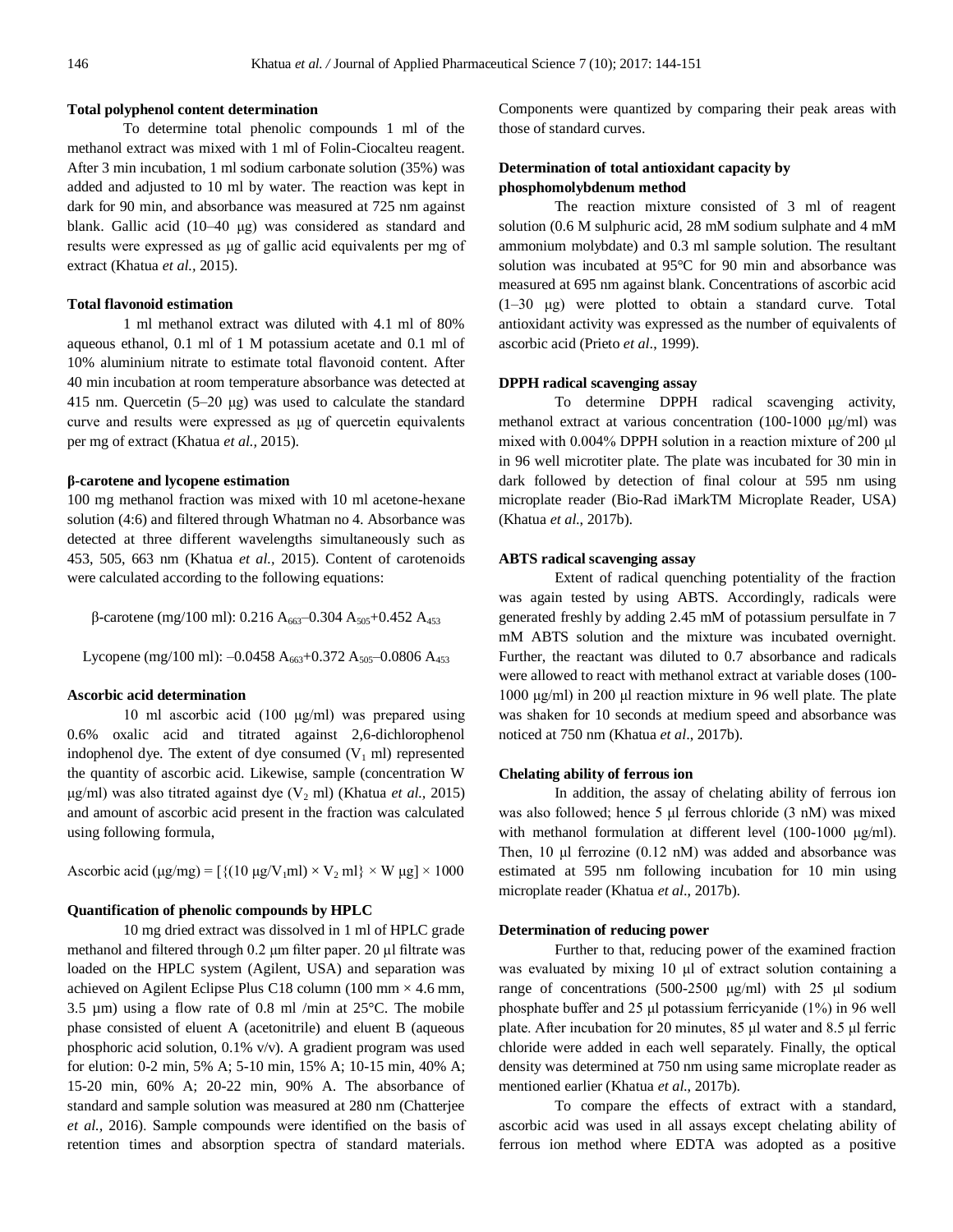control. The sample concentration exhibiting 50% of antioxidant activity or 0.5 of absorbance were determined from graphs of antioxidant activity percentages and regarded as  $EC_{50}$ value.

# **Estimation of antibacterial potentiality**

*Bacillus subtilis* ATCC® 6633™ (MTCC 736), *Listeria monocytogenes* ATCC® 19111™ (MTCC 657), *Staphylococcus aureus* ATCC® 700699™, *Escherichia coli* ATCC® 25922™ and *Salmonella typhimurium* ATCC® 23564™ (MTCC 98), *Klebsiella pneumoniae* ATCC® 15380™ (MTCC 109) were utilized for the experiment. Antibacterial effect was estimated by determining MIC values according to microdilution method (Khatua *et al.,* 2017a).

The six investigating bacteria were cultured freshly and  $1\times10^5$  CFU/ml concentrated dilutions were prepared separately. Reactions were performed in 96 well plate consisting of 200 μl of NB, 20 μl of inoculum and different dilutions of methanol extract. Following incubation for 24 h at 37°C, 40 μl of INT dye (0.2 mg/ml) was added to each well and incubated for another 30 min. Concentration that inhibited 50% growth of bacteria in comparison with positive control was calculated as MIC value. Streptomycin was used as a standard drug.

#### **Estimation of cytotoxic activity**

Hep3B human liver cancer cell line was purchased from NCCS, Pune, India. The cells were maintained in DMEM supplemented with 10% FBS, 0.5% PenStrep (5,000 IU/ml penicillin and 5 mg/ml streptomycin) and 0.25% amphotericin B (250  $\mu$ g/ml) at 37°C in a humidified atmosphere with 5% CO<sub>2</sub>. Inhibition of cell viability was determined using WST assay. Briefly, about  $1x10^4$  cells were seeded in 96-well plate before methanolic extract dissolved in sterile DMSO was added. 20 µl WST reagent was added after 48 h treatment and absorbance was measured using ELISA plate reader at a wavelength of 450 nm.

# **Statistical analysis**

All data are presented herein as mean ± standard deviation of three independent experiments each in triplicate. Calculations were performed using statistical package for Microsoft<sup>®</sup> Office Excel (Microsoft<sup>®</sup>, USA) and differences were evaluated by means of one-way analysis of variance (ANOVA).

# **RESULTS AND DISCUSSION**

## **Recovery percentage and mycochemical analysis**

In last decades, extensive studies have been conducted on mushrooms with an aim to isolate and identify bioactive compounds. Thus, selection of extraction solvent is a key step to explore the field as it has direct effect on concentration and type of bioactive compounds.

In that view, aqueous condition is widely used for screening pharmacological potential of macrofungi. However, organic compounds specifically phenolic constituents are mainly recognized as active therapeutics and they could easily be obtained through methanol extraction process (Matijašević *et al.,* 2016). Likewise, methanol was used in the present study for preliminary investigation on bio-organic components of *M. lobayensis* entailing medicinal effects.

As depicted in Table 1, the formulation had high recovery percentage and that could be attributed to different types of constituents extracted in appreciable amount. Briefly, phenols were determined as the major component which was present two times higher than flavonoids. In contrary, carotenoids like βcarotene and lycopene were detected in the lowest extent and existed about ten times less than ascorbic acid. Thus, it could be said that the elements were present quantitatively in the following order of phenol> flavonoid> ascorbic acid> carotenoids. The finding was detected to be in accordance with previous publication (Acharya *et al.,* 2017a).

**Table 1:** Extractive yield and mycochemical analysis of methanol extract prepared from fruit bodies of *Macrocybe lobayensis.* ND: Not detected

| <b>Parameters</b>                                 | <b>Methanol extract</b> |
|---------------------------------------------------|-------------------------|
| Extractive yield (%)                              | $16 + 0.29$             |
| Phenol ( $\mu$ g GAE/mg of extract)               | $10.96 \pm 0.11$        |
| Flavonoid ( $\mu$ g QE/mg of extract)             | $5.12 \pm 1.51$         |
| $\beta$ -carotene ( $\mu$ g/mg of extract)        | $0.29 \pm 0.07$         |
| Lycopene $(\mu g/mg)$ of extract)                 | $0.20 \pm 0.05$         |
| Ascorbic acid ( $\mu$ g/mg of extract)            | $2.22 \pm 0.28$         |
| Gallic acid ( $\mu$ g/mg of extract)              | ND                      |
| $p$ -hydroxybenzoic acid ( $\mu$ g/mg of extract) | $0.04 \pm 0$            |
| Chlorogenic acid $(\mu g/mg)$ of extract)         | ND                      |
| Vanillic acid $(\mu g/mg)$ of extract)            | ND.                     |
| p-coumaric acid ( $\mu$ g/mg of extract)          | $0.06 \pm 0$            |
| Ferulic acid ( $\mu$ g/mg of extract)             | ND                      |
| Myricetin $(\mu g/mg)$ of extract)                | ND.                     |
| Salicylic acid $(\mu g/mg)$ of extract)           | $0.26 \pm 0.01$         |
| Quercetin $(\mu g/mg)$ of extract)                | ND                      |
| Cinnamic acid $(\mu g/mg)$ of extract)            | $0.19 \pm 0.01$         |
| Pyrogallol $(\mu g/mg)$ of extract)               | $8.04 \pm 2.9$          |

Further to that, HPLC profile of the fraction was recorded to provide a phenolic fingerprint and identify major molecular components (Figure 1). The chromatogram depicted that at least 11 components were present in the extract of which five were tentatively recognized and quantified (Table 1). Briefly, *p*hydroxybenzoic acid, *p*-coumaric acid, salicylic acid, cinnamic acid and pyrogallol were positively ascertained according to their retention time as well as UV spectrum characteristics comparable with commercial standards. Among them, pyrogallol was noted as the major constituent and presented approximately eight times higher than salicylic acid, the second most abundant organic component in the formulation.

In contrary, cinnamic acid, *p*-coumaric acid and *p*hydroxybenzoic acid were detected in vestigial amounts. Surprisingly, pyrogallol, cinnamic acid and *p*-hydroxybenzoic acid have also been detected in methanol extract of other *Macrocybe*  sp. namely *M. crassa* and *M. gigantea* (Khatua and Acharya 2014, Chatterjee et al 2016); hence these hydroxybenzoic acid derivatives might be regarded as the most frequently found phenolic component in *Macrocybe* members.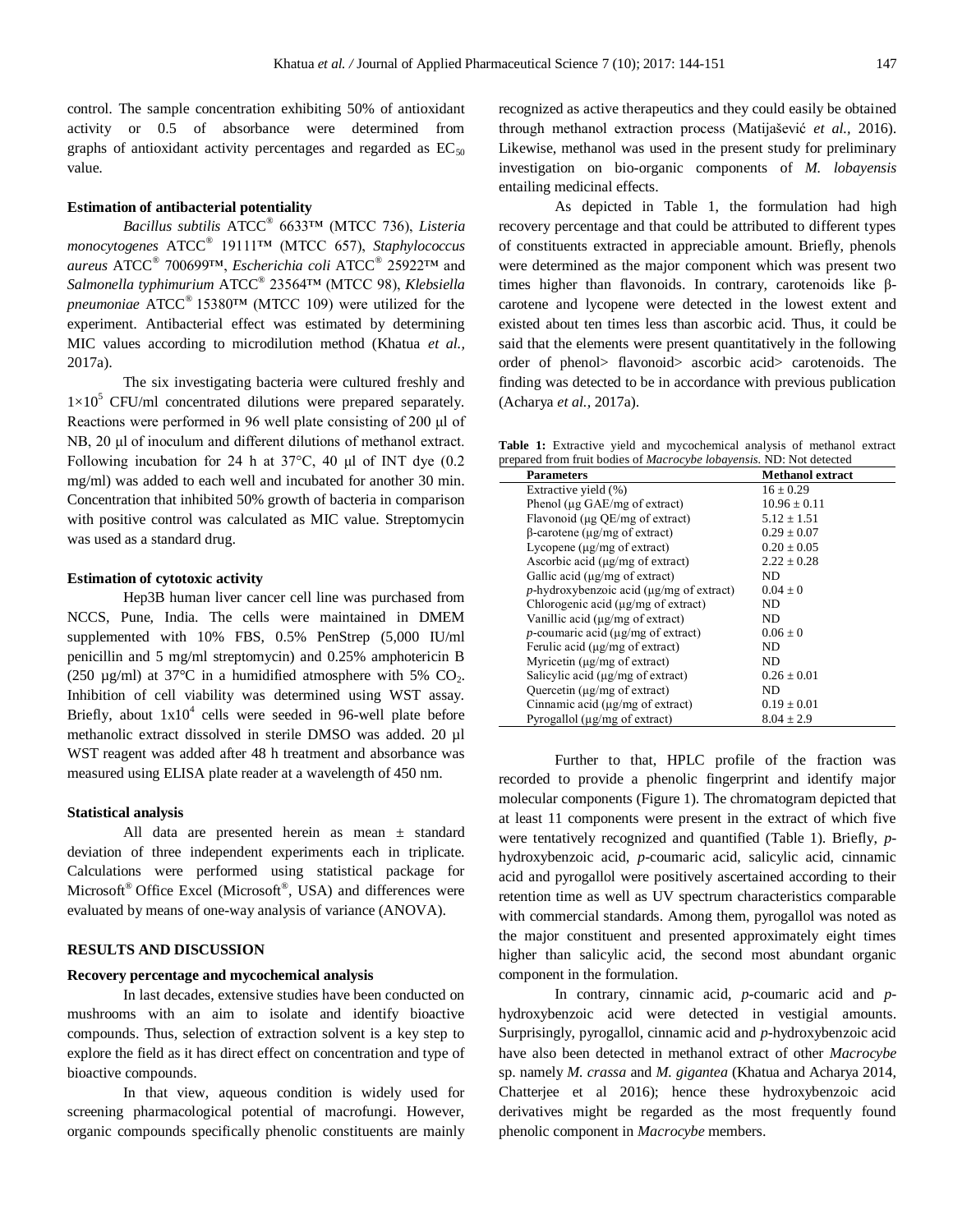

**Fig. 1:** HPLC chromatogram of methanol extract isolated from *Macrocybe lobayensis* (MP: mobile phase, peaks 1: *p*hydroxybenzoic acid (Rt 11.05 min), 2: *p*-coumaric acid (Rt 15.02 min), 3: salicylic acid (Rt 17.14 min) 4: cinnamic acid (Rt 18.22 min) 5: pyrogallol (Rt 18.82 min). Peaks designated as U1 to U6 represent unidentified phenols that were eluted at retention time of 3.47 min, 6.8 min, 10.38 min, 12.96 min, 16.43 min and 20.47 min respectively.

**Table 2:** Antioxidant activity of methanol extract isolated from *Macrocybe lobayensis*. The results are presented in EC<sub>50</sub> values (mean  $\pm$  standard deviation; n = 3) corresponding to 50% of antioxidant activity or 0.5 of absorbance for reducing power assay. Ascorbic acid was used as standard in DPPH and ABTS radical scavenging methods, reducing power and total antioxidant capacity assays; while EDTA was adopted as a positive control in chelating ability of ferrous ion technique. In each row, different letters mean significant differences between sample and standard ( $p < 0.05$ ).

| <b>Antioxidant parameters</b>                                                                             | <b>Methanol extract</b>      | <b>Standard</b>          |
|-----------------------------------------------------------------------------------------------------------|------------------------------|--------------------------|
| Scavenging ability of DPPH radical                                                                        | $610.93 \pm 10.66^a$         | $7.69 \pm 0.02^b$        |
| Scavenging ability of ABTS radical                                                                        | $659.94 \pm 1.12^{\text{a}}$ | $3.18 \pm 0.01^b$        |
| Reducing power                                                                                            | $1785.83 \pm 319.16^a$       | $18.74 \pm 0.01^{\rm b}$ |
| Chelating ability of ferrous ion                                                                          | $990.5 \pm 30.3^{\circ}$     | $11.81 \pm 0.58^{\rm b}$ |
| Total antioxidant activity by phosphomolybdenum method (µg ascorbic acid<br>equivalent/mg of dry extract) |                              |                          |
|                                                                                                           |                              | $19.35 + 0.14$           |

## **Evaluation of antioxidant activity**

In the present study, five *in vitro* methods were performed in order to evaluate antioxidant ability of methanol extract from *M. lobyensis* and the effects have been depicted in Table 2. Initially, total antioxidant activity of extract was determined by following phospho-molybdenum method and the activity was compared with a positive control, ascorbic acid. Principle of the technique was based on reducing ability of antioxidant compounds to form Mo (V) from Mo (VI) that eventually generates green colored phosphate/Mo (V) complex. According to the result, reducing capacity of 1 mg of studied methanol fraction was equivalent to 19.35 µg ascorbic acid.

DPPH. is a commercially available stable organic nitrogen radical and accepts an electron or hydrogen to become stable diamagnetic radical. The advantage of this assay is that DPPH. does not have to be generated before the assay, in contrast to other scavenging methods. The radical can be neutralized by antioxidants as they have ability to donate electron without being free radical itself (Lü *et al.,* 2010). Thus, the degree of DPPH. scavenging can be used to magnitude hydrogen donating ability of antioxidants. Hence, DPPH radical scavenging model was implemented herein to evaluate antioxidant potentiality of the natural compound. Method was based on reduction of the radical to DPPH-H in presence of proton-donating element resulting reduction in absorbance from purple to yellow coloured reaction mixture. Thus a lower absorbance at 517 nm indicates higher radical scavenging activity of extract (Kedare and Singh 2011). Eventually, the methanol extract from *M. lobayensis* displayed a

significant dose dependent scavenging pattern at the tested concentration ranges and results were plotted in Figure 2A. At the level of 100, 500 and 1000 μg/ml of extract the inhibition rates were 16.55%, 44.01% and 76.07% respectively demonstrating high scavenging abilities. In this experiment, ascorbic acid was used as a positive control for comparison which exhibited much powerful activity.

Nevertheless, ABTS radical cation was used in the present study for further assessment of antioxidant activity of methanol extract. In this method, ABTS<sup>-</sup> were generated by persulfate oxidation of  $ABTS<sup>2</sup>$  and neutralized in presence of antioxidant component resulting decolourization (Huang *et al.,* 2005). Analysis showed that the fraction possessed strong radical scavenging capacity that incremented in a dose-dependent manner (Figure 2B). As the concentration ranged from 100, 500 to 1000 μg/ml, inhibition activities of the formulation amplified from 23.92%, 36.18% to 79.46%. However, the synthetic antioxidant, ascorbic acid, exhibited about 99% radical quenching activities at those tested concentrations and thus proved to be an excellent scavenger.

Ferrous ions can act as catalysts in formation of hydroxyl, peroxyl and alkoxyl radicals. Chelating agent stabilizes this transition metal and reduces damage caused by free radicals. So moderate ferrous ion chelating abilities would be beneficial to protect human beings (Lü *et al.,* 2010). In this assay, ferrozine forms complexes with  $Fe^{2+}$  resulting in violet colour. In presence of chelating agent, the complex formation is disrupted, thus colour intensity reduces. Reduction therefore allows estimation of chelating ability of coexisting chelator.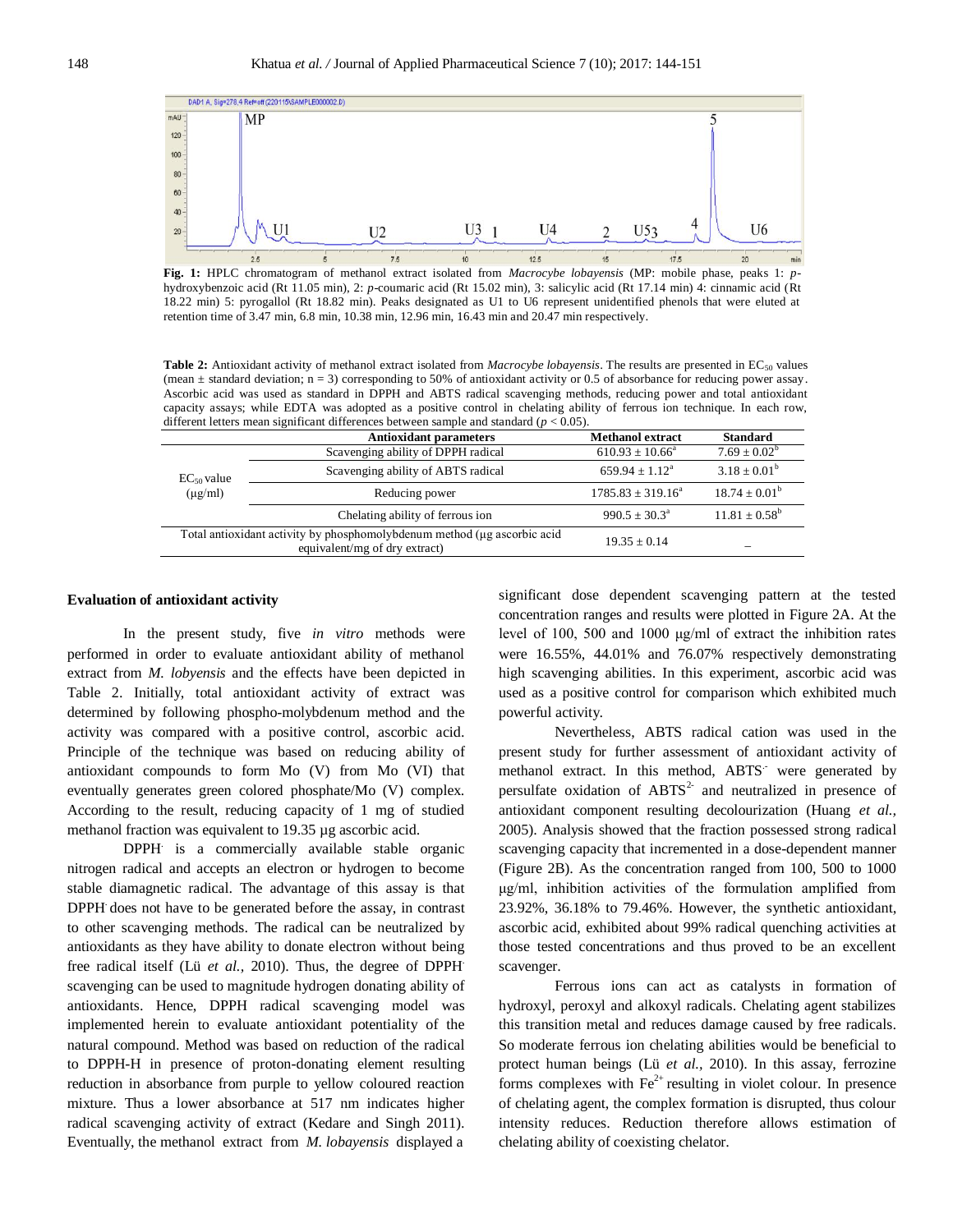

**Fig. 2:** Antioxidant activity of methanol extract prepared from *Macrocybe lobayensis* (A) DPPH radical scavenging activity (B) ABTS radical scavenging activity (C) Chelating ability of ferrous ion (D) Reducing power. Results represent mean  $\pm$  standard deviation of at least three independent experiments.

Figure 2C revealed that at the concentration of 100, 500 and 1000 μg/ml the extract was able to chelate 8.29%, 20.3% and 52.88% ferrous ions respectively whereas EDTA chelated >95% at these same concentration.

Finally, the ferricyanide/prussian blue assay was carried out to determine reducing power of methanol extract. The method was based on action of electron-donating antioxidants to reduce yellow ferric form to blue ferrous form. However, the reducing ability of a sample is not directly correlated to its radical scavenging activity but it is considered as an important parameter of antioxidants (Huang *et al.,* 2005). According to results, the fraction exhibited moderate reducing power which incremented with rise of concentration. At level of 1500 and 2000  $\mu$ g/ml concentration reducing power of the formulation were 0.34 and 0.48 that gradually elevated to 0.58 at the dose of 2500 µg/ml (Figure 2D). In the present assay, ascorbic acid was selected as a standard for comparison and it exhibited obvious superior antioxidant potentiality.

In the last decade, several reports have been published regarding antioxidant activity of methanol fraction extracted from mushroom. Based on the outcome, it can be said that *M. lobayensis* may possess stronger radical scavenging and total antioxidant potentiality than methanol extract isolated from

*M. crassa* (Khatua and Acharya 2014), *Pleurotus djamor* (Acharya *et al.,* 2017b) and *Grifola frondosa* (Acharya *et al.,* 2015a). The data also implied that fraction exhibited enhanced reducing power than *Ramaria flava*, *Rhizopogon roseolus* and *Russula delica* (Gursoy *et al.,* 2010). In contrary, the fraction exhibited less effective antioxidant activities than methanolic extract prepared from *Laetiporus sulphureus* (Acharya *et al.,* 2016) and *Ramaria subalpina* (Acharya *et al.,* 2017a). Overall, it can be conferred that the fraction owns relatively strong antioxidant ability as reflected in all aforementioned assays and can therefore be used as a potent antioxidant.

#### **Evaluation of antibacterial activity**

Activity of the methanol extract from *M. lobayensis* was tested against some pathogenic bacteria by microdilution method where streptomycin was considered as a standard drug for comparison. The fraction was found to be active against all the examined Gram positive and Gram negative species (Table 3). The MIC values obtained indicated that the most susceptible bacterium was *L. monocytogenes*, followed by *S. aureus* while *K. pneumoniae* showed the least sensitivity. The result was in accordance with previous reports that, generally, Gram positive bacteria are considered more sensitive to different compounds.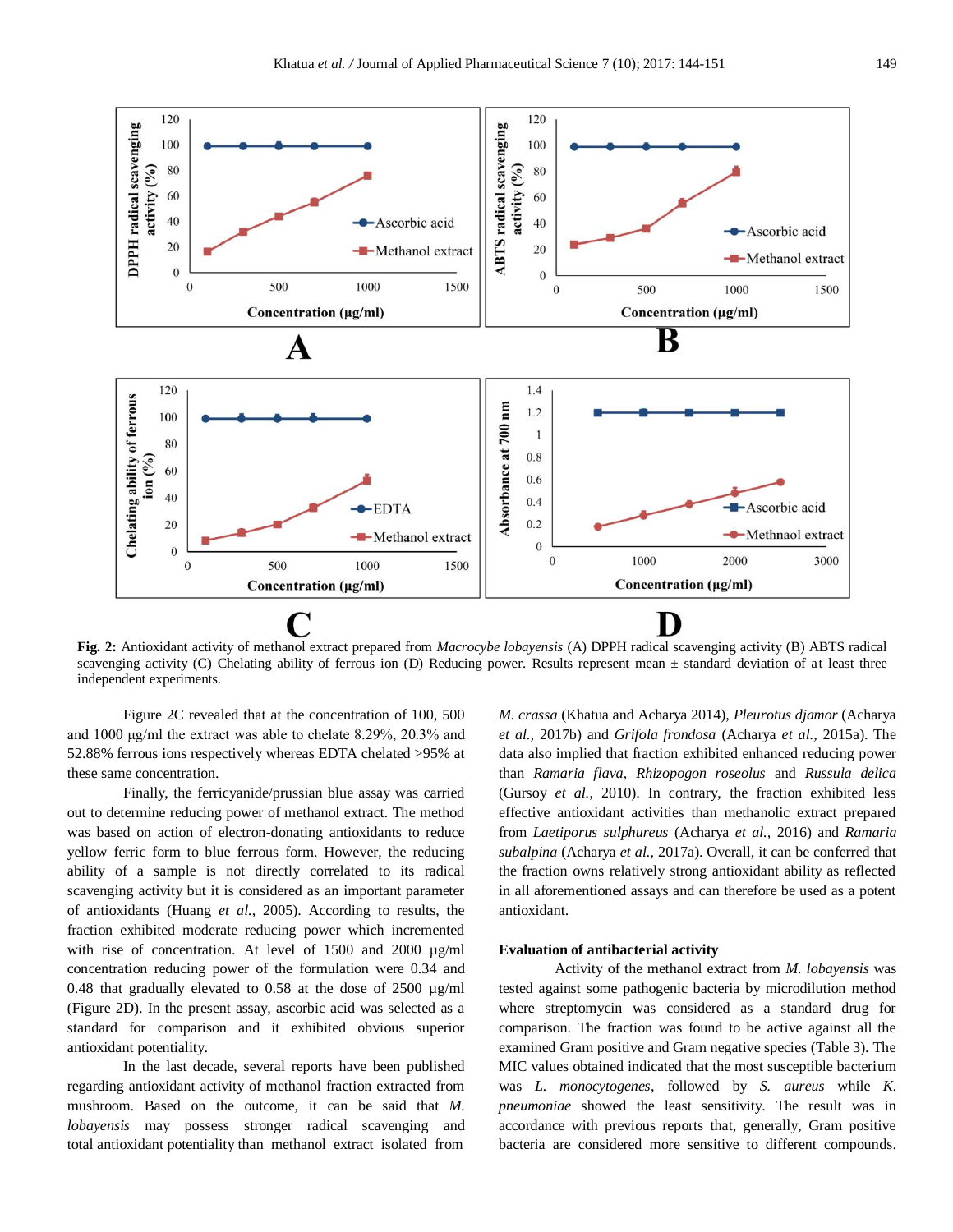Gram negative organisms are difficult to be inhibited because of structure of their cell walls (Khatua *et al*., 2017a). Further to that, the fraction exhibited low activities in comparison with streptomycin towards all the investigating microorganisms. However, the potentiality of studied fraction was found to be more effective than methanol extract of *Amanita rubescens*, *Cantharellus cibarius*, *Lactarius piperatus*, *Russula cyanoxantha*  (Kosanic *et al.,* 2013), *Lycoperdon perlatum*, *Clavaria vermiculris*, *Ramaria formosa*, *Marasmius oreades* and *Pleurotus pulmonarius* (Ramesh and Pattar 2010).

**Table 3:** Antibacterial activity of methanol extract isolated from *Macrocybe lobayensis* as determined by minimum inhibitory concentration (MIC). Each value is expressed as mean  $\pm$  standard deviation (n = 3). In each row, different letters mean significant differences between sample and standard (*p* < 0.05).

| Type of  | Name of bacteria         | $MIC$ value ( $\mu$ g/ml)  |                   |  |
|----------|--------------------------|----------------------------|-------------------|--|
| bacteria |                          | <b>Methanol extract</b>    | Streptomycin      |  |
| Gram     | Listeria monocytogenes   | $245.13 \pm 26.1^a$        | $4.68 \pm 0.17^b$ |  |
| positive | <b>Bacillus</b> subtilis | $311.29 \pm 43.54^{\circ}$ | $5.61 \pm 0.01^b$ |  |
|          | Staphylococcus aureus    | $309.3 \pm 11.21^a$        | $6.29 \pm 0.16^b$ |  |
|          | Escherichia coli         | $659.5 + 29^{\circ}$       | $5.41 + 0.11^b$   |  |
| Gram     | Klebsiella pneumoniae    | $1585.81 \pm 201.5^a$      | $5.29 + 0.14^b$   |  |
| negative | Salmonella typhimurium   | $1238.66 + 115.67a$        | $5.09 \pm 0.03^b$ |  |

So far, many phenolic compounds isolated from mushrooms have been detected to be responsible for diverse biological activities, including antimicrobial effects. For phenolic compounds, it was evidenced that the number and site(s) of hydroxyl groups determines their toxic effect to microorganisms which is possibly executed by enzyme inhibition. Further, the other secondary metabolites, for instance flavonoids, are proposed to act against microbial infections by inhibiting cell membrane, cell wall and nucleic acid synthesis along with energy metabolism (Matijašević *et al.,* 2016). On the other hand, the mode of action of alcohols and terpenes involves disruption of microbial membranes. Thus, it could be assumed that the antibacterial activity of *M. lobayensis* would be related to its mycochemicals particularly phenolic components.

#### **Estimation of cytotoxic activity**

To study the growth inhibitory activity *in vitro*, Hep3B cells were incubated for 48 h with varied doses of methanol extract from *M. lobayensis*. Potential toxic effect of the fraction was evaluated using WST assay based on generation of orange coloured formazan dye in direct proportional to number of living cells. Result showed that the percentage of inhibition was 2.77, 24.74, 68.25 and 70.15 when the concentration was 50, 100, 300 and 500 μg/ml respectively (Figure 3). Thus, the formulation displayed effective growth inhibitory activity on the human liver cancer cell line with  $IC_{50}$  234.31  $\pm$  7.96 µg/ml.

Generally, fungal anticancer substances can be divided into two major groups such as high and low molecular weight components. Polysaccharides and protein-bound polysaccharides comprise most of the high molecular weight compounds; whilst phenolics, steroids, sesquiterpenes, triterpenes, sterols and polyketides form the second group. These low molecular wight ingredients are able to penetrate cell membrane and function on specific signal transduction cascade (Liu *et al.,* 2013). As a result, discovery of new molecules extracted by organic solvent from higher basidiomycetous members is a global trending currently. For instance, anticancer activity of methanol, ethanol and boiled water extract from *Suillus collinitus* was investigated on several human cancer cell lines where the methanolic fraction was found to be the most effective (Vaz *et al.,* 2012). On the other hand, methanol formulation of *Antrodia cinnamomea* exhibited high hepatocellular activity with  $IC_{50}$  value of <150 µg/ml; though hot water fraction prepared from the same mushroom did not show promising activity even after treatment of 48 h (Cha *et al.,* 2009).



**Fig 3:** Cytotoxic effect of methanol extract from *Macrocybe lobayensis*: Hep3B human liver cancer cells were treated with various concentrations of the fraction for 48 h and the cell growth inhibition was quantified by WST assay.

## **CONCLUSION**

In conclusion, methanol extract from *M. lobayensis* could be considered as a potential source of biomedicine with respect to antioxidant, antibacterial and cytotoxic effects. These putative therapeutic abilities might be attributed to phenols and flavonoids as they were present predominantly in the fraction. However, isolation and evaluation on key component(s) that has the direct effect on medicinal prospects need to be elucidated further; such studies may lead to potential discovery of novel, natural and bioactive drugs.

## **ACKNOWLEDGMENT**

**Financial support and sponsorship**: Authors are thankful to DST, FIST, Govt. of India for providing financial support of instruments.

**Conflict of Interests**: There are no conflicts of interest.

# **REFERENCES**

Acharya K, Bera I, Khatua S, Rai M. Pharmacognostic standardization of *Grifola frondosa*: A well-studied medicinal mushroom. Der Pharmacia Lettre, 2015; 7(7):72–78.

Acharya K, Das K, Paloi S, Dutta AK, Hembrom ME, Khatua S, Parihar A. Exploring a new edible mushroom *Ramaria subalpina*: Chemical characterization and antioxidant activity. Phcog J, 2017; 9(1): 30–34.